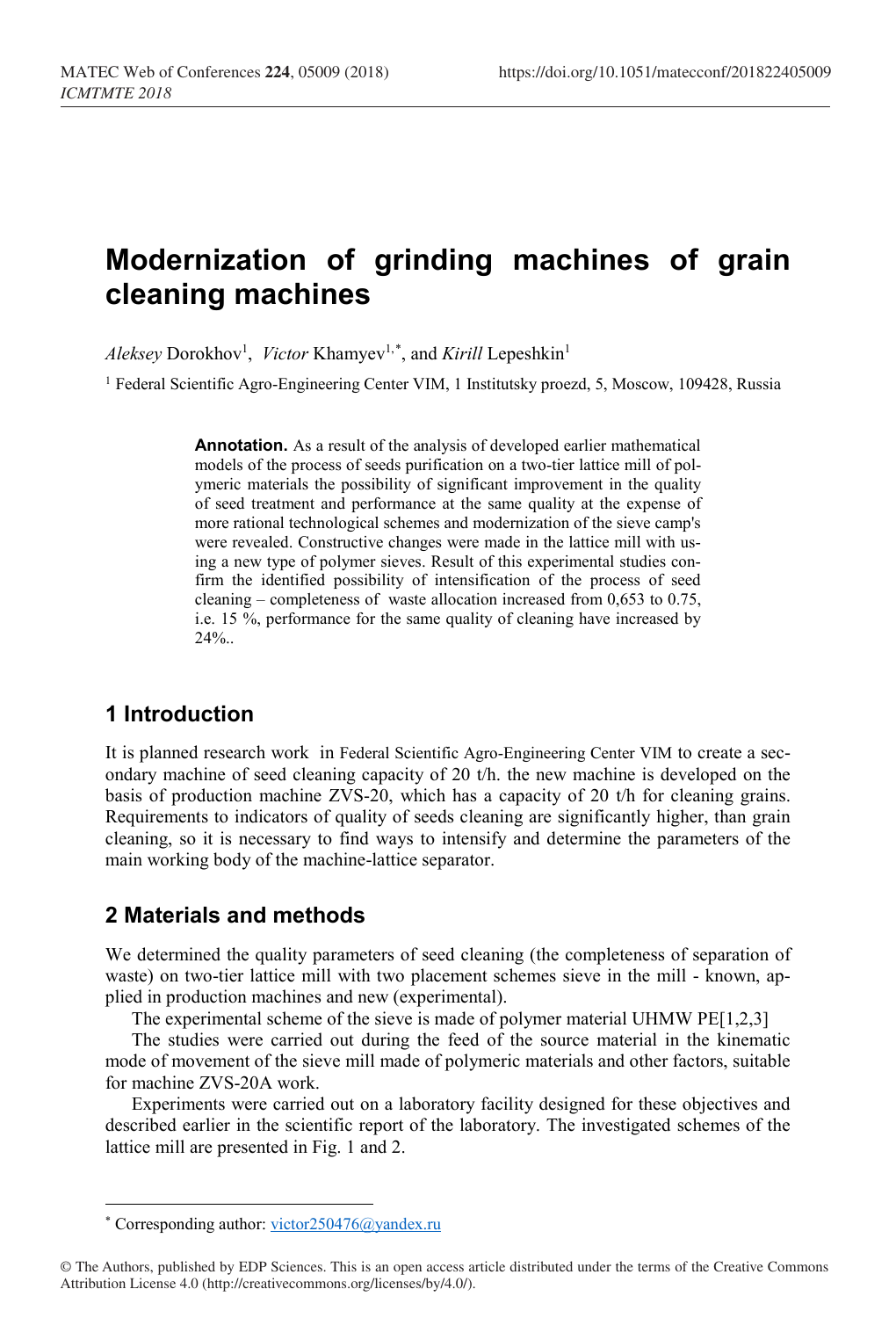

1 – processed material; 2 – grain board; 3 – large-scale waste receiver; 4 - receiver of sowing; 5 small waste receiver; 6 – receiver is clean of seeds

**Fig. 1.** Diagram of production sieve mill.



1 – processed material; 2 – grain board; 3 – large-scale waste receiver; 4 - receiver of sowing; 5 small waste receiver; 6 – receiver is clean of seeds; 7 – sheet length adjustment of the polymer sieve *B11*

**Fig. 2.** Diagram of an experimental lattice mill with polymer sieves.

Polymer sieve pan production (Fig.1) contains four sieve of the same length, placed in two tiers. Hole size of the first sieve B1, called discharge, is selected so that through it approximately half of the seed input was sifted. The rest of the material goes to the sieve B2, the holes of which are seeds of the main crop. Seeds that have passed through the sieve B2 are considered to be cleaned from minor and major impurities.

Part of the seed that passes through the sieve B1 falls on the sowing sieve C, serving to separate small waste, and then descends to grading sieve D, where seeds are cleaned from a larger waste (small, fine, crushed seeds and other impurities). Material coming down from the sieve D is considered to be cleared and seeds combined with the seeds passed through sieve B2 (right off the transport Board).

Considered sieve mill ensures the required quality of cleaning condition that the thickness of the layer of the processed material through the sieve does not exceed a certain value, depending on the feed material and its speed move through the sieve.

If the thickness of the layer on the B1 is higher than the critical level, the part of the seed material comes down to the sieve B2 together with the small waste, which further not allocated, as a result, the efficiency of seed cleaning is drastically reduced.

If the number coming down from the sieve B1 material decrease due to the increase of passage through this sieve then the thickness of the layer on the sieves C and D increases and then these sieves do not provide the required completeness of fine waste separation.

Polymer sieve B1 does not provide a rational distribution of the treatment - the melted material in the sieve mill with increased flows. At first half of sieve B1 the fine waste is separated only from the part of the material layer due to large his thickness. To separate fine particles from the upper layers of the material remains the second half of the sieve B1, which is not enough to achieve the required quality of cleaning. At the same time, the first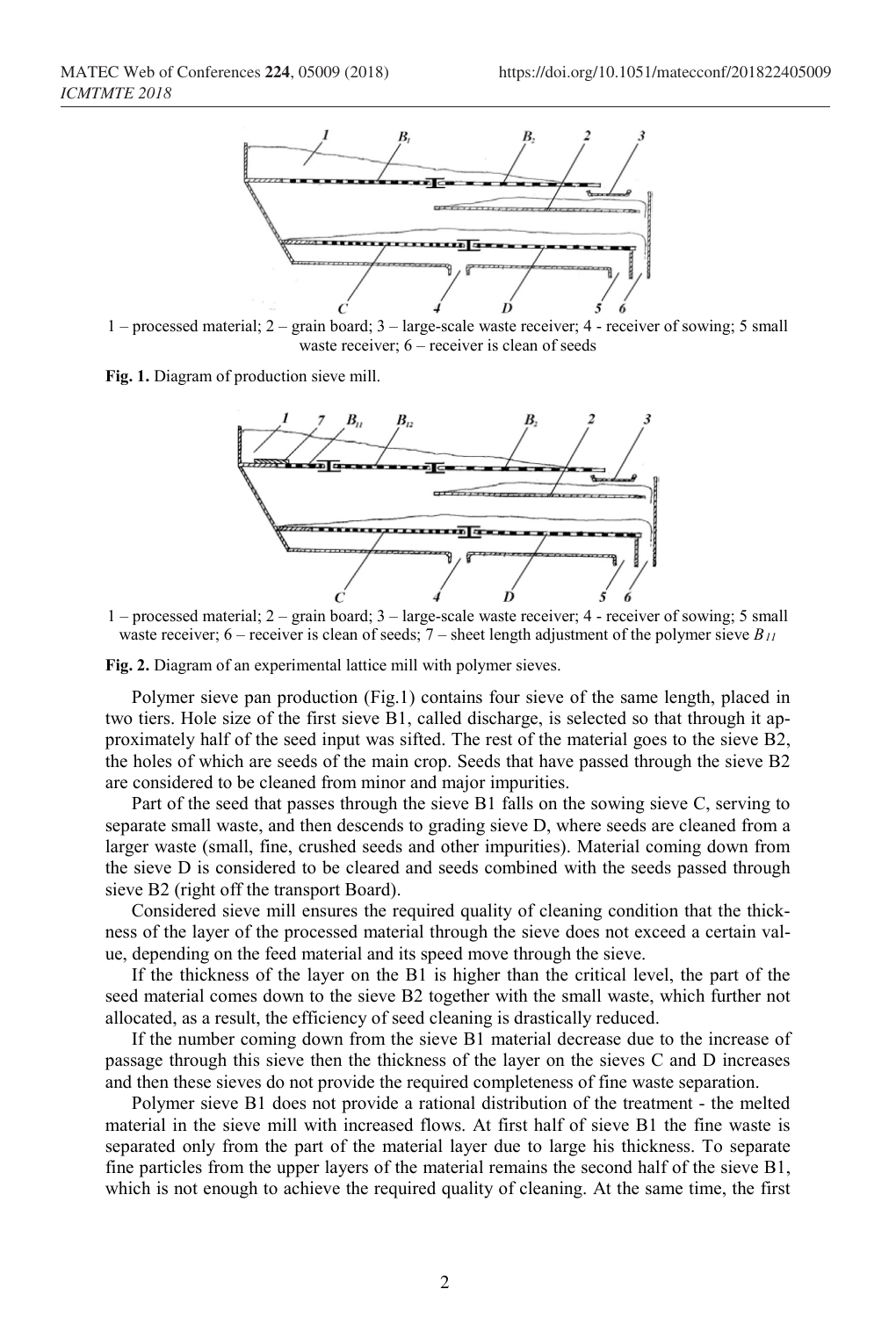half of sieve C is not loaded with material, since this area receives no more than a fourth of all materials.

Analysis of the work of the lattice mill revealed the possibility of intensification seed cleaning process due to more efficient distribution of processed material on the lattices of the mill and change the function of the sieve B1.

In the experimental scheme (Fig.2.) polymer sieve B1 is made by composite of the two solvers of the same total length as B1. The first sieve B11 has holes of the same size as the lattice B2 and is used to separate the incoming of lattice mill of the material into two streams of approximately equal power. Such separation is provided by a choice of appropriate length of the sieve and may be regulated by changing it by covering the initial section of the sieve by metal sheet.

The second sieve B12 is designed to clean the incoming seeds from small waste. It has holes of the same size as the grading sieve D. the working length of the sieve B11 is 100- 200 mm, the length of the sieve B12-800 mm.

The lower tier of the sieves of the pilot mill is not different from production.

Seed cleaning on the experimental machine is carried out as follows. Entering the sieve pan seed sieve B11 is divided into two roughly equal parts. The half of the material passed through the sieve B11 arrives at the beginning of the sieve from the lower tier, cleaned on it and then on the sorting sieve G from minor impurities. Some of the material of the sieve B11 gets to sorting sieve B12, it is cleaned of fine impurities and then comes to a sieve B2, where large impurities stand out.

The waste that passes through the sieve B12 falls on the sieve C and then on the sieve D and the passage stands out to them.

The process of separation of the seed material on the experimental polymer of the sieve mill should be more efficient than the production mill since in this case the grating along the entire length has the best loading, which can be obtained at a given feed material.

Research was carried out on the seed material of wheat. Source material was pre-cleared on pneumocephalus device and analyzed on the sieve classifier in thickness (on the sieve with oblong holes.) The distribution of material by thickness of particles is presented in the table 1.

Based on the data of table 1 on the lattice mill, diagram Fig. I have installed the following sieves: B1 - 2,8×25; B2 - 3,5×25; C is 1.8×25; D is 2.2×25.

When using the sieve D with holes 2,2 mm wide, the content of the fine waste is equal to 4.01 %. The width of the holes of the installed sieve B1 and 2.8 mm, according to table 1, should provide sifting through it about half of materials. However, as shown by the experiments of the installation series, the passage of this sieve only 19.8% of the material is released, so it was replaced with a sieve with holes with a width of 3 mm. The throughput of the sieve B2 (3,5×25) also turned out to be insufficient in this regard has established a sieve with openings of a width 4.0 mm. The quantity of seed material used in the experiments was 23.5 kg.

| Thickness<br>of<br>particles, mm         | $0-1,5$ | $1,5-1,8$ |      |     |      | $1,8-2,0$   2,0-2,2   2,2-2,4   2,4-2,6 | $2,6-2,8$ | $2,8-3,0$ | $3.0 - 3.4$ |
|------------------------------------------|---------|-----------|------|-----|------|-----------------------------------------|-----------|-----------|-------------|
| Amount of mate-<br>rial<br>in $\%$<br>by |         |           |      |     |      |                                         |           |           |             |
| weight                                   | 0.88    |           | 0.68 | .08 | 7.14 | 28.04                                   | 24.28     | 24.13     |             |

**Table 1.** Distribution of seed material by particle thickness

Experiments were carried out in the following sequence. The source material after thorough mixing was loaded into the hopper feeder. We turned on the drive sieve pan, then feeder and at the same time included a stopwatch to control the duration of flow materials. After processing all the loaded material produced weighing of all fractions and analysis of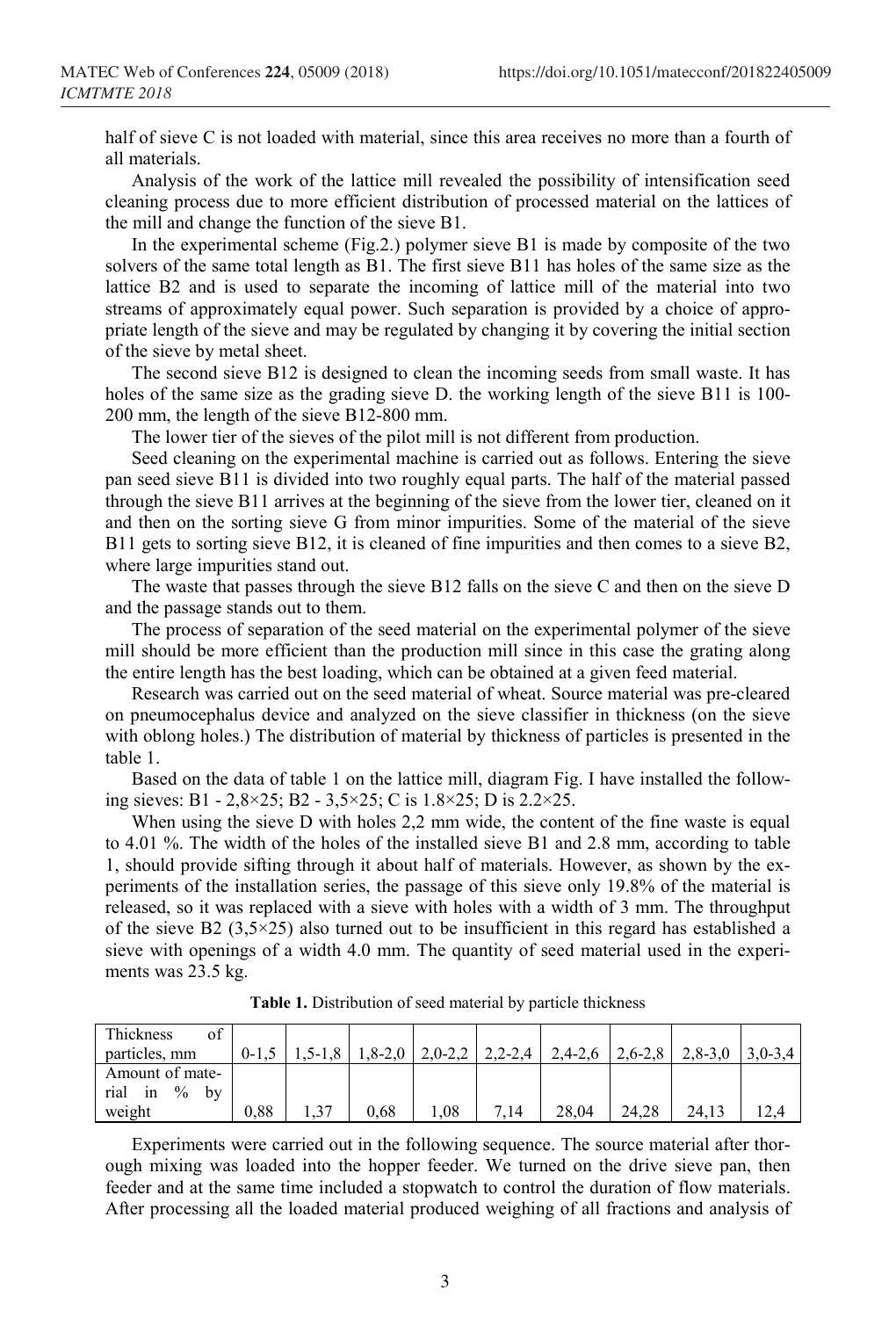purified seeds. The contents of waste in the cleaned material were determined by recleaning it on the grating to termination of withdrawal. The presentation of the material was determined and controlled by the time of his passes.

According to the results of the analysis of fractions we calculated the completeness of the separation of the upper and lower tiers.

#### **3 Results and discussion**

The results of the experiments are presented in table 2-3.

Analysis of the obtained materials shows that the new (fractional) scheme of the modernized grating mill made of polymeric materials provides more effective seed cleaning in comparison with a standard one. The completeness of separation small waste, allocated seeding and grading sieves, increases with 0.65 to 0.75 at the level of the accelerations of 15.2 m/S2 and from 0.71 to 0.80 with the level of accelerations 18.9 m / S2.

Productivity of the new grating mill is 24% higher than that of the production with the same efficiency of seed cleaning.

The low efficiency of the production lattice mill is explained by the fact that the sieve B1 does not provide a sufficiently high completeness of discharge from the material coming from this sieve. Completeness of discharge by lower tier of the sieve reaches 0.86, and the top - only 0.62...0,65.

The highest efficiency of seed treatment on experimental lattice of the mill is reached at such distribution of material when on the bottom tier 60-65% of the material is passed, and the rest is processed on the top.

The increased level of accelerations of vibrations of the sieve mill from 15.2 to 18.9 m/S2 (which accords in the car ZVS-20A levels frequency 430 and 480 min-1) increases the completeness of separation of waste both in manufacturing and experimental sieve mills by 5%.

|                        | <b>Experiment Conditions</b>  |                                                         |                                                       |                                 |                         |  |  |  |
|------------------------|-------------------------------|---------------------------------------------------------|-------------------------------------------------------|---------------------------------|-------------------------|--|--|--|
| No <sub>No</sub><br>pp | scheme of the lattice<br>mill | width of sieve<br>holes $B_1$<br>$(B_{11}/B_{12})$ , mm | sieve length B <sub>1</sub><br>$(B_{11}/B_{12})$ , mm | acceleration<br>level, $m/sec2$ | supply, $t/(h \cdot m)$ |  |  |  |
| 1                      | etalon                        | 2,8                                                     | 1000                                                  | 15,2                            | 6,7                     |  |  |  |
| $\overline{2}$         | etalon                        | 2,8                                                     | 1000                                                  | 15,2                            | 6,7                     |  |  |  |
| 3                      | etalon                        | 3,0                                                     | 1000                                                  | 15,2                            | 6,7                     |  |  |  |
| $\overline{4}$         | etalon                        | 3,0                                                     | 1000                                                  | 15,2                            | 6,7                     |  |  |  |
| 5                      | etalon                        | 3,2                                                     | 1000                                                  | 15,2                            | 6,7                     |  |  |  |
| 6                      | etalon                        | 3,2                                                     | 1000                                                  | 15,2                            | 6,7                     |  |  |  |
| $\overline{7}$         | etalon                        | 3,2                                                     | 700                                                   | 15,2                            | 6,7                     |  |  |  |
| 8                      | etalon                        | 3,2                                                     | 700                                                   | 15,2                            | 6,7                     |  |  |  |
| 9                      | etalon                        | 3,0                                                     | 1000                                                  | 18,9                            | 6,7                     |  |  |  |
| 10                     | etalon                        | 3,0                                                     | 1000                                                  | 18,9                            | 6,7                     |  |  |  |
| 11                     | new                           | 4,0/2,2                                                 | 130/850                                               | 18,9                            | 6,7                     |  |  |  |
| 12                     | new                           | 4,0/2,2                                                 | 130/850                                               | 18,9                            | 6,7                     |  |  |  |
| 13                     | new                           | 4,0/2,2                                                 | 100/850                                               | 18,9                            | 6,7                     |  |  |  |
| 14                     | new                           | 4,0/2,2                                                 | 100/850                                               | 18,9                            | 6,7                     |  |  |  |
| 15                     | new                           | 4,0/2,2                                                 | 100/850                                               | 15,2                            | 6,7                     |  |  |  |
| 16                     | new                           | 4,0/2,2                                                 | 100/850                                               | 15,2                            | 6,7                     |  |  |  |
| 17                     | new                           | 4,0/2,2                                                 | 130/850                                               | 15,2                            | 6,7                     |  |  |  |
| 18                     | new                           | 4,0/2,2                                                 | 130/850                                               | 15,2                            | 6,7                     |  |  |  |
| 19                     | new                           | 4,0/2,2                                                 | 130/850                                               | 15,2                            | 8,3                     |  |  |  |
| 20                     | new                           | 4,0/2,2                                                 | 130/850                                               | 15,2                            | 8,3                     |  |  |  |
| 21                     | new                           | 4,0/2,2                                                 | 150/850                                               | 15,2                            | 9,5                     |  |  |  |

**Table 2**. Results of experiments on cleaning wheat seeds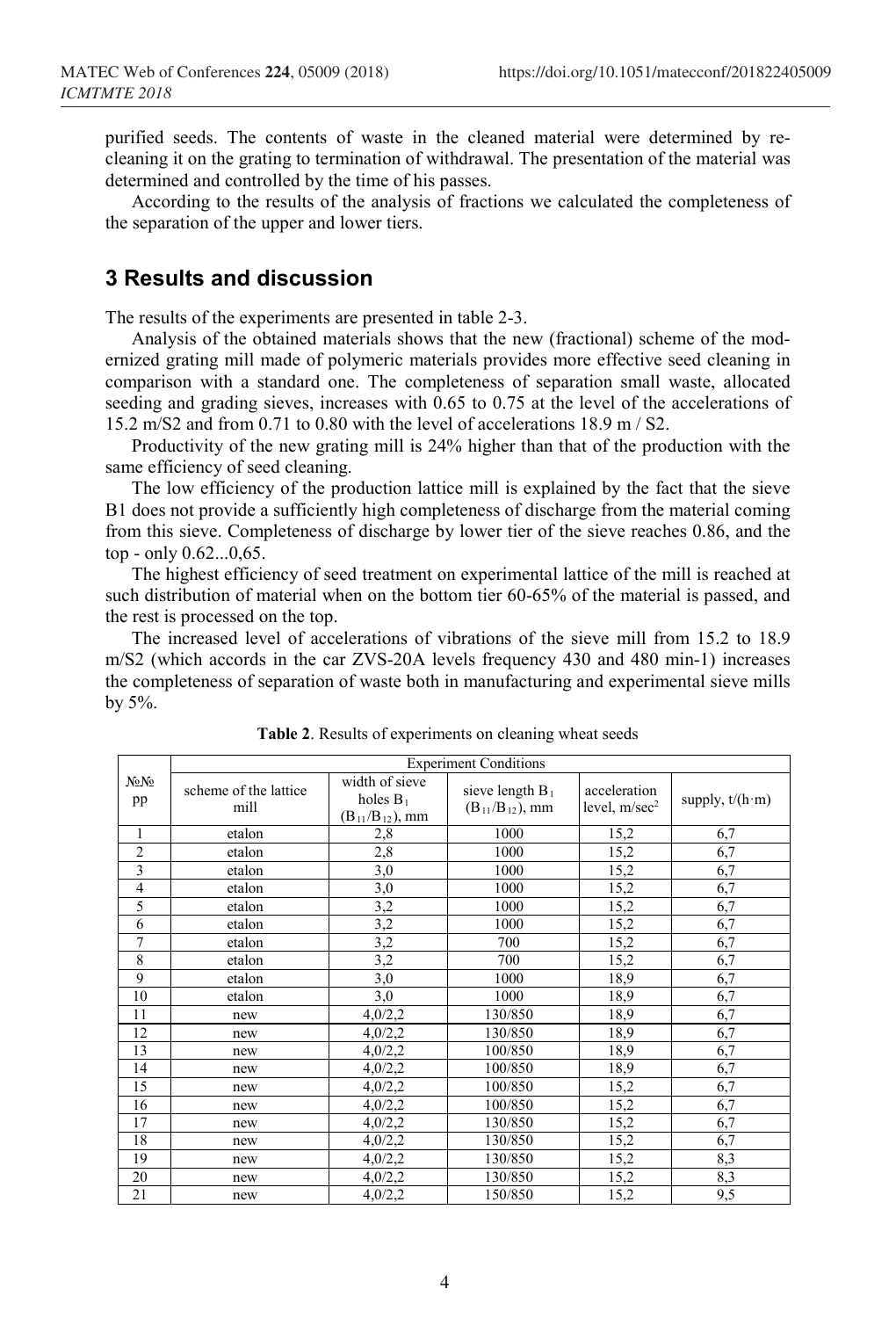| schem<br>e of<br>No No<br>the<br>pp<br>lattice<br>mill |                    | <b>Experiment Conditions</b> |                        |                              |                          |                                        |               |            |         |  |
|--------------------------------------------------------|--------------------|------------------------------|------------------------|------------------------------|--------------------------|----------------------------------------|---------------|------------|---------|--|
|                                                        | Fraction output, % |                              | Content of waste, %    |                              |                          | Completeness of separation of<br>waste |               |            |         |  |
|                                                        |                    | passage<br>sieve $B_2$       | passage<br>sieve $B_1$ | in<br>passage<br>sieve $B_2$ | in retire<br>sieve $D_2$ | in the<br>purified<br>material         | upper<br>tier | lower tier | general |  |
| 1                                                      | etalon             | 77,4                         | 22,6                   | 1,9                          | 1,15                     | 1,68                                   | 0,526         | 0,907      | 0,580   |  |
| $\overline{2}$                                         | etalon             | 77,8                         | 22,2                   | 1,83                         | 1.05                     | 1.72                                   | 0.542         | 0.915      | 0,500   |  |
| 3                                                      | etalon             | 59,7                         | 40,3                   | 1,52                         | 1,17                     | 1,39                                   | 0,620         | 0.848      | 0653    |  |
| $\overline{4}$                                         | etalon             | 57,5                         | 42,5                   | 1,47                         | 1,22                     | 1,43                                   | 0.632         | 0.840      | 0,644   |  |
| 5                                                      | etalon             | 20,2                         | 79,8                   | 0.83                         | 1,44                     | 1,40                                   | 0,793         | 0.697      | 0,649   |  |
| 6                                                      | etalon             | 20,1                         | 79,9                   | 0,84                         | 1,45                     | 1,33                                   | 0,790         | 0,697      | 0,668   |  |
| 7                                                      | etalon             | 53,2                         | 46,8                   | 1,79                         | 1,10                     | 1,53                                   | 0,553         | 0,835      | 0,617   |  |
| 8                                                      | etalon             | 53,6                         | 46,4                   | 1,73                         | 1,16                     | 1,48                                   | 0,568         | 0,841      | 0,630   |  |
| 9                                                      | etalon             | 48,2                         | 51,8                   | 1,41                         | 0,95                     | 1,18                                   | 0.648         | 0.859      | 0,705   |  |
| 10                                                     | etalon             | 47,6                         | 52,4                   | 1.47                         | 0.94                     | 1.19                                   | 0.633         | 0.855      | 0.703   |  |
| 11                                                     | new                | 34,5                         | 65,5                   | 0,62                         | 0,89                     | 0,80                                   | 0,845         | 0,845      | 0,800   |  |
| 12                                                     | new                | 34,9                         | 65,1                   | 0.55                         | 0,96                     | 0.81                                   | 0,863         | 0,838      | 0,798   |  |
| 13                                                     | new                | 49,7                         | 50,3                   | 1,21                         | 0,86                     | 1,04                                   | 0,698         | 0,878      | 0,740   |  |
| 14                                                     | new                | 49,9                         | 50,1                   | 1.23                         | 0,81                     | 1,03                                   | 0.693         | 0.885      | 0,743   |  |
| 15                                                     | new                | 51,8                         | 48,2                   | 1,23                         | 0.75                     | 0,98                                   | 0.693         | 0.895      | 0,755   |  |
| 16                                                     | new                | 52,4                         | 47,6                   | 1,26                         | 0,71                     | 1,00                                   | 0,685         | 0.902      | 0,750   |  |
| 17                                                     | new                | 38,6                         | 61,4                   | 0,90                         | 1,08                     | 1,01                                   | 0.775         | 0,819      | 0,748   |  |
| 18                                                     | new                | 37,9                         | 62,1                   | 0.97                         | 1.02                     | 1.00                                   | 0,758         | 0.825      | 0,750   |  |
| 19                                                     | new                | 52,7                         | 47,3                   | 1,59                         | 0,91                     | 1,27                                   | 0,903         | 0,865      | 0,683   |  |
| 20                                                     | new                | 51,9                         | 48,1                   | 1,60                         | 0,94                     | 1,29                                   | 0,600         | 0,858      | 0,678   |  |
| 21                                                     | new                | 54,6                         | 45,4                   | 1,93                         | 1,05                     | 1,54                                   | 0,518         | 0,840      | 0,615   |  |

**Table 3.** Results of experiments on cleaning wheat seeds (continue of Table 2)

# **4 Conclusion**

Experimental studies of purification of seeds on a two-tier the lattice mill made of polymeric materials was confirmed by the earlier revealed theoretical provisions on the possibility of increasing the efficiency of sieve seed cleaning machine work.

Installation in the grating instead of unloading sieve B1 composite polymer sieve, the first section of which is used for separation of the processed material into two parts, and the second to clean one of them from small waste, allows you to increase the completeness of the separation of waste from 0.71 up to 0.8.

The performance of the sieve pan made of polymeric materials, executed under the new fractional scheme, in comparison with the production is higher by 24% with the same quality of seed cleaning.

At cleaning of wheat seeds the following parameters of composite polymer separators from SMPA B1 can be recommended:

- length of the first (fractional) section of the sieve 150...200 mm;
- the size of the holes of the sieve of the first section -4,0...4,5;
- the length of the second (sorting) of a portion of a sieve 800 850 mm;
- the size of the holes of the second portion of the sieve and 2.2...2.4 mm.

The experimental scheme of the lattice mill can be implemented in other designs, for example, installation in front of the sieve B1 standard size of additional polymer (fractional) sieve length 150...200 mm.